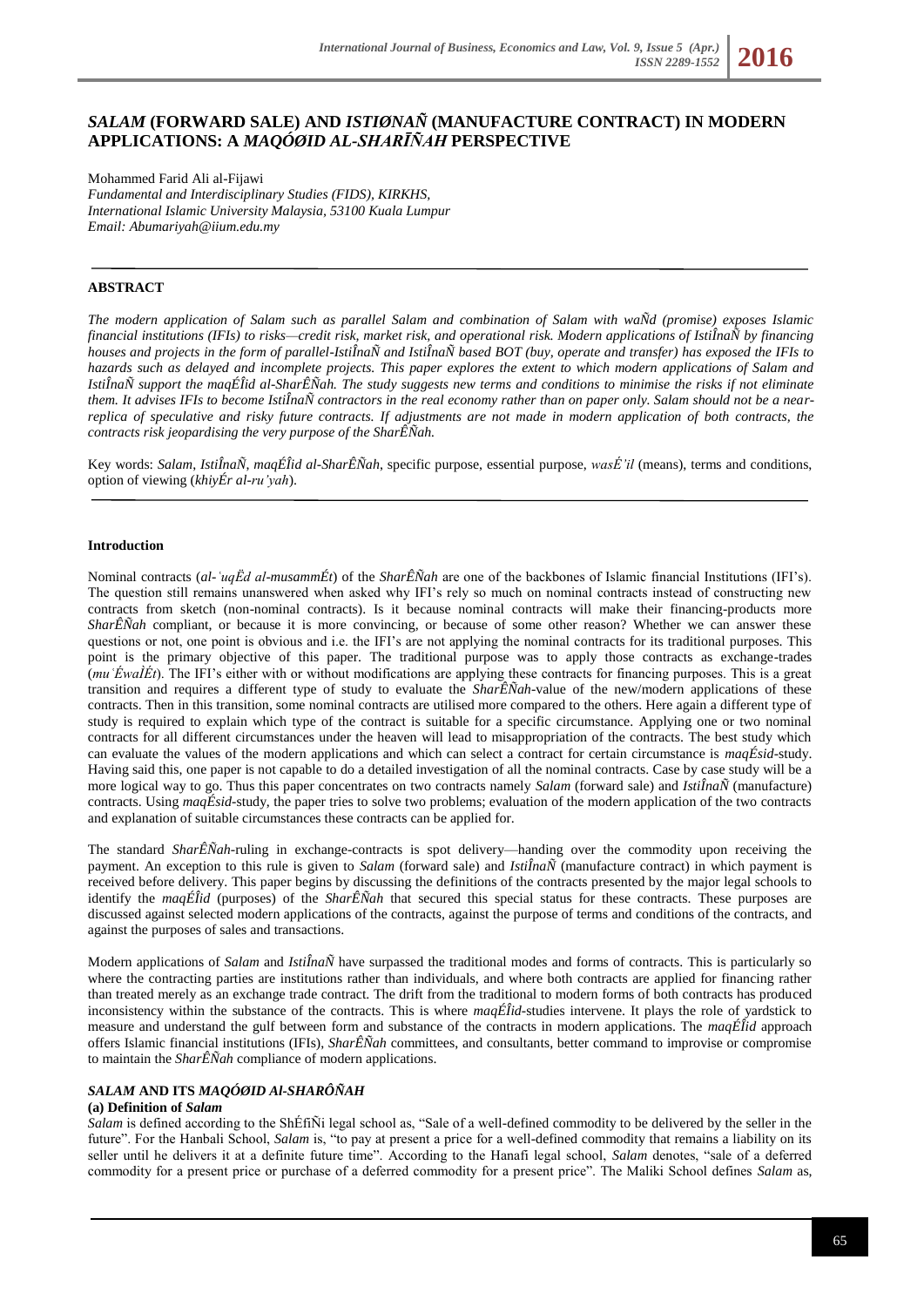"An exchange contract according to which one of the two parties becomes indebted to the other, while his indebtedness is neither linked to a good that exists at present nor to a usufruct, and the contract involves exchange of two dissimilar commodities" (M. A. Halim Umar, p. 18).

# **(b)** *MaqāÎid* **of** *Salam*

These definitions converge on the point that *Salam* is a contract in which the payment of the price is made in advance, while the delivery of the commodity is deferred. The purpose of all sales is to exchange benefit for an asset in possession. *Salam* deals with a situation where the buyer and seller can exchange benefit in return for something not in possession. The general purpose *of sharÊÑah* in sale is realisation of benefits (*maÎÉliÍ*) for the people. This purpose befits the *Salam* contract, but to understand the specific and essential purposes of *Salam*, one needs to look into the legal justifications of the contract in question. When the Prophet È migrated to Medina, the Arab traders used to pay in advance the price of dates to be delivered within two to three years. The Prophet È refined their contract and said to them, "Whoever signs a *Salam* contract for something, should sign it for a specified measure, specified weight and specified period" (al-Baghwiy, 2003, hadith no. 2118, p. 328).

There is a general ruling prohibiting a sale due to absence of the goods which is the exact benefit for the purchaser. This ruling is based on a hadith quoted by AlÉ' al-DÊn al-KasÉnÊ (d. 587 A.H.) that, "The Prophet È prohibited sale of goods not available with the seller and permitted (*rakhkhasa*) the *Salam*" (al-Kasani, vol. 4, p. 430). The word "*rakhkhasa*" derived from the rootverb *tarkhÊs* means to give concession. Despite the general prohibition due to absence of the goods, the Prophet È gave concession to the *Salam* contract, but with conditions. The earlier hadith shows that he stipulated the permission with two conditions. One condition relates to the goods and the other to delivery. The legal interpretation of these conditions unwinds the *SharÊÑah purposes* and the conditions the *Salam* serves or is supposed to serve. Hence the jurists opine that not specifying the measurement and the weight of the commodity, and not specifying the delivery date will lead to uncertainty.

Uncertainty opposes clarity (*wuÌËÍ*) and lack of clarity in ownership, contracts, and transactions can lead to loss of life and property (ÑIzz al-DÊn Ibn ZaghÊbah, 2001, Chapter 3). Clarity in transactions is vital for the preservation of property (*hifÐ almÉl*) which is one of the essential purposes of the SharÊÑah. Without clarity, conflict will arise amongst the contracting parties leading to confusion in ownership of the goods and inflicting other forms of harm (*mafÉsid*). The great Yemeni scholar al-Shawkani's (d. 1834) supported this when he said that the reason why the Prophet È subjected the *Salam* contract to such conditions was in order to prevent *al-gharar* (uncertainty) (al-ShawkÉnÊ, 2005, vol. 1, pp. 5-6). What should be noted here is that by prohibition of *riba*, the companions of the Prophet could not borrow usurious loans, but they still needed money in order to trade, grow crops, and feed their family. A complete illegalising of any form of borrowing including *Salam* would have imposed intolerable hardships, so the *SharÊÑah* permitted them to sell their goods yet to deliver and use the advance money for their needs (M. T. Usmani, p. 2). This shows that if *Salam* was not permitted, the essential purpose which is protection of life and property would not have been secured.

Through the *Salam* contract, the essential purpose is realised, not only by serving the needs of the seller, but also serves the buyer by allowing him to buy the goods for a cheaper rate. The buyer would have had to pay more for the same goods in a spot sale. This purpose can be understood by a quotation from *al-Mughni* which states:

… and because people need *Salam* as, for instance, owners of farms, orchards, and trade undertakings need to make personal spending as well as spending on their business, they are permitted to deal in *Salam* so that they can benefit from the finance while the financier gets a cheaper commodity (M. A. H. Umar, p. 25).

## **(c)** *Salam* **as a Means (***wasÊlah***) for the Preservation of Wealth**

*Salam* as a sale contract is a means by which the end i.e. essential purpose of *SharÊÑah* can be achieved namely preservation of wealth which caters for marketability, transparency, preservation, durability, equity, and development (*tanmiyah*). Basing on Ibn Ashur's (2007) proposition, "the means to the best ends are the best means, the means to the worst ends are the worst means" one needs to see how far these six sub-headings of wealth preservation can be realised by *Salam* (p. 224). M. A. H. Umar (p. 97) in discussing the economics of *Salam* writes that *Salam* has the potential for short-term financing such as financing the agricultural products which has the cycle of "one year production", long-term financing such as financing fixed assets, "possibility of indirect liquidation of a *Salam* operation before maturity" where the buyer/IFIs can sell the same commodity purchased on *Salam* in a separate *Salam* contract, obtaining reasonable profit because price in a *Salam* contract is less than the price in a spot sale.

*Salam* reduces the financial burden compared to the burden the borrower bears in interest-based borrowing such as deduction of predetermined interest from the principle loan and no consideration if unforeseen circumstances befall the borrower (M. A. H. Umar, 2007, p. 97). *Salam* promotes just distribution because both parties in a *Salam* contract mutually agree on their rights without exploitation in contra to interest-based financing (Ibid.). *Salam* financing encounters inflationary effects especially the deterioration of the purchasing power of the cash during the period between lending the loan and its repayment (Ibid., p. 99). It enhances production, because the producer is financed in advance to produce the goods on time. It can also boost "productive units" which will add to the capacity of the national economy, and secures the stability of production, minimises the production costs, and activates the commodity markets (Ibid., p. 100-101). These factors support that *Salam* is a good means to assist in preserving wealth. And since *Salam* has its roots in the Qur'an and the Prophetic traditions, one could say that it is a legal means (*al-wasÉ'il al-SharÑÊ*) by which the purpose of the *SharÊÑah* can be manifested.

## **(d)** *MaqāÎid* **Pertaining to the Terms and Conditions of** *Salam*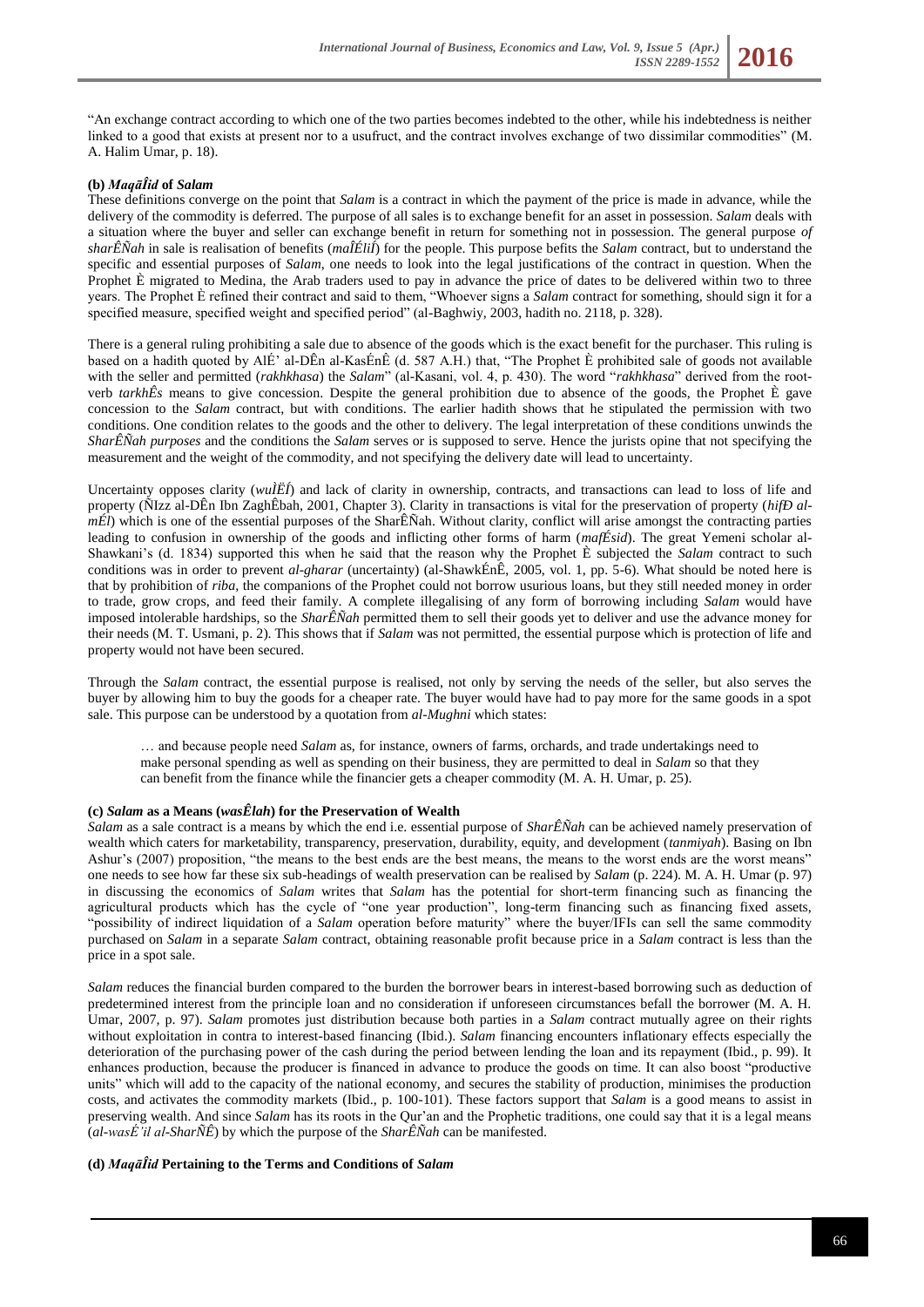Preservation of wealth is the essential purpose of *Salam* as it is for other sale contracts. Terms and conditions (*shurËt wa quyËd*) are two mechanisms which protect and realise this purpose and the specific purpose of each contract including *Salam*. For this reason, the two are also known as the 'means of the means' (*wasÉ'il al-wasÉ'il*). Both assist the *Salam* to sustain its purpose and protect it from opposing elements.

One of the central conditions in *Salam* contract is related to price payment (*ra'su l-mÉl*). The price has to be paid before the separation of the two contracting parties. This is because the specific purpose of *Salam* is to fulfil the instant need of the seller (*muslam ilayhi*). If the price is not paid on the spot, the seller's instant need would not be met. The Hanafi, Shafi'i, and Hanbali schools hold to this opinion except some Maliki jurists. They allow delaying the payment of the price up to three days or more. However, deferment in the Maliki School has to be within a period counted as part of the contract signing session. A deferment period of the commodity is not accepted (M. A. H. Umar, 2007, 30; M. T. Usmani, p. 3; Securities Commission Malaysia, p. 9; al-Zuhayli, 2007, vol. 5, p. 3608). Non-compliance with this condition will lead to sale of debt in exchange of debt (*dayn bi dayn*) (al-Kasani, vol. 4, p. 433). IbrÉhim al-NakhaÑÊ (d. 96 A.H) commented of a person who was owed money decided to put the amount owed as the price in a *Salam* contract, "There is no goodness in this contract…" Muhammad b. Hassan al-Shaybani (d. 189 A.H.) while commenting on this said that this is the opinion preferred by our school because such a contract comes under the rubric of debt in exchange of debt (al-Shaybani, report no. 740, p. 173).

Another central condition in a *Salam* contract, which is clearly taken from a hadith is, "specific measurement and weight (*fi kayl maÑlËm wa wazn maÑlËm*)." This condition has two purposes. The first purpose is to ensure that the *Salam* contract is not on a commodity which is ambiguous. It should be something that can be specified in terms of quality and quantity—weight, measurement, number, quality, type, etc. If this condition is fulfilled, it will eliminate ignorance arising from the material attributes of the commodity (*maÑlËmÑan al-majhËl*). While answering an inquiry (*istiftÉ'*) about *Salam* in olive oil, Ibn Taymiyah (d. 1328) commented that it is permitted in olive oil and other like goods as long as it can be weighed and measured. I am not aware of any juristic conflict in this matter. If there is any conflict, then it is regarding those goods which cannot be weighed or measured like animals. According to the famous opinion of Ahmad Ibn Hanbal, Imam Malik, and ShafiÑi, *Salam* in such goods is permitted.

In contrast, Imam Abu Hanifah did not permit *Salam* in goods not measurable or weighable especially when it came to animals (Ibn Taymiyah, 2005, vol. 5, p. 501). This is because animals change in time along with its specifications. Here the basis of conflict is the possibility of ignorance and ambiguity in the *Salam* goods. Another point here that should not be ignored is that the word *kayl* and *wazn* in the *hadith* does not advocate that the *Salam* commodity should only be specified by the latter two measurement units; instead any local mode of measurement used by the contracting parties that can assist in specifying the commodity can be taken into consideration. The second purpose is to prevent the parties from concluding their contract on a particular commodity (*al-aÑyÉn* sing. *al-Ñayn*) or product of a particular tree, field, or farm for instance. If the parties are not prevented to do so, the delivery of the commodity will become uncertain. Any unseen circumstances can befall a particular product or its source. The great Yemeni scholar al-Shawkani (d. 1834 CE) reported a hadith that states, "The people of Medina when the Prophet arrived used to sign *Salam* contracts on dates of particular trees; the Prophet prohibited them from it" (al-Shawkani, vol. 5-6, p. 240).

The third central condition and its purpose is that the *Salam* contract must be concluded "to a specific time (*ilÉ 'ajal maÑlËm*)." The Hanafi, Maliki, and Hanbali schools base the validity of deferring the date of delivery on this statement of the hadith. They also argue that spot *Salam* is not permitted and that the main purpose of permitting a *Salam* contract was clemency (*al-rifq*) which can only be obtained by deferment (*al-ajal*). In not allowing deferment in delivering the *Salam* commodity there will be no *clemency*. In contrast, the ShÉfiÑi legal school argues that when *Salam* with deferment can be permitted with all possible complications, why can it not be permitted on a spot basis. The meaning of the *hadith*, Imam ShÉfiÑi argues, is the knowledge of the date of delivery, not the deferment itself (al-Shawkani, p. 240; al-Zuhayli, 3611).

The clemency argument presented by the three legal schools can be professed in the opinion of the ShÉfiÑi school as well. In a normal sale, the commodity has to be delivered on the spot, while in spot *Salam* the commodity does not have to be present in the contract session. This is clemency for the contracting parties. The outcome of this juristic difference highlights the purpose of the condition which is to know the date of delivery contracting parties agreed with. The conflict of the scholars in the period of deferment unveils another purpose behind the statement of the hadith "to a specific time (*ilÉ 'ajal maÑlËm*)." It points to a timeframe in which the commodity could be produced or prepared for delivery. The time-frame should not be so short that producing the goods becomes impossible. It should also not be so long that the availability or the price of the commodity is affected (al-Shawkani; al-Zuhayli; M. T. Usmani, p. 5).

## **(E) Human Purposes (***MaqāÎid Al-Mukallaf***) and** *Salam*

The intent (*qaÎd*) of human beings should be in line with the intent of the Law-giver (*ShÉriÑ*). The Law-giver designed the legal means (*wasÉ'il al-sharÑiyyah*) to reach its ends, which are essential purposes (al-Shatibi, 1997, vol. 1-2, p. 494). The individuals or institutions cannot alter or use the means in ways that will disharmonise with the essential purposes of the Law-giver. Returning to *Salam*, it is a legal means on the authority of Qur'an and *Hadith*. Individuals or institutions can either use it in its original form (exchange trade) or they can use it in combination with other methods to permeate their contemporary market needs. For instance, IFIs use *Salam* as a financing tool after combining *Salam* with other *SharÊÑah* or conventional modes of transactions. Some of the common combinations are parallel *Salam* i.e. *Salam* with *Salam*, *Salam* with promise (*waÑd*), *Salam* with guarantee, *Salam* with mortgage, *Salam* with *murÉbaÍah* etc. (M. T. Usmani, p. 6-7; A. H. Umar, p. 92-96).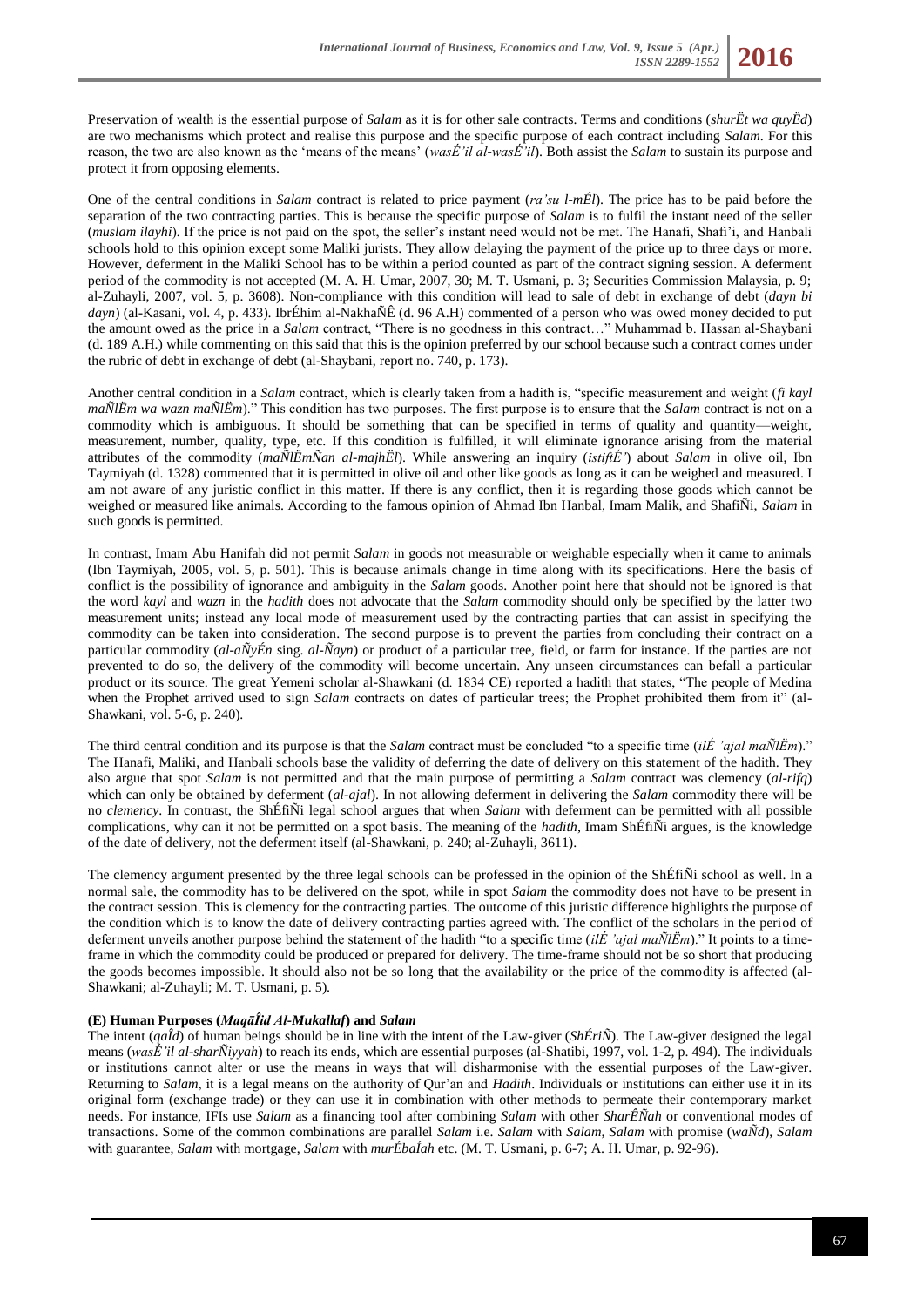Contemporary IFIs mostly use *Salam* in two methods. On top of the *Salam* contract they signed with the first party as a purchaser, they sign another *Salam* contract with a third party as a seller. This is known as parallel *Salam*. The second method is where they take a promise from a third party to purchase the commodity of the first party. In both these methods, as soon as the IFI will receive the commodity, they will sell it to the purchaser. In doing this, the intent of the IFI has to be in line with the intent of *SharÊÑah*. Combining *Salam* with *Salam* or *Salam* with promise exposes the IFIs to risks such as credit risk, market risk, and operational risk (A. M. El Tiby, 2011, p. 49). The institutions will have to take measures in drawing conditions and stipulations in order to reduce the risks if not eliminating it entirely. Conditions such as both *Salam* contracts to be signed independently of each other, not to be contingent on each other, and selling the commodity to the third party only after possessing it from the first party are some of the calculations the IFIs have to formulate to have a *Salam* that meets its essential and specific purposes.

Misappropriation of good means (*wasÉ'il*) will inculcate bad results. This happens when a contract is used against its primary purpose, such as acquiring a *Salam* contract to exploit advance payment and not deliver the commodity on time or at all. This has been seen in the experiences of Sudanese banks. Many of their clients using *Salam* contracts took money and did not deliver the commodity, not because they could not deliver, but because they wanted the money by any means. To control this type of exploitation, the individuals and institutions furnish a security in the form of a guarantee or in the form of mortgage or hypothecation (M. T. Usmani, (2008), p. 133; Securities Commission Malaysia, p. 12). This is an example of combining *Salam* with guarantee or *Salam* with mortgage. Although new, the intent of these combinations is to attain the primary purpose of *Salam* (Ibid.).

Bearing in mind, despite a certain risk inherent in *Salam*, the *SharÊÑah* declared it legal. The *SharÊÑah* provided space and tolerated the minor risks for the sake of removing hardship (*mushaqqah*). On the other hand, major risks will invoke altogether a different response. Major risks disturb the circulation and marketability of wealth (M. H. Kamali, 2002, p. 87). *Salam* in contemporary markets has to be in forms and modes that should minimise the risk element in order to maintain *SharÊÑah* legality.

IFIs have shown interest to use *Salam* as an alternative for futures contracts, some of which are exceedingly speculative and risky, which is why *Salam* is proposed as an alternative, as *Salam* will reduce the exorbitantly risky features of futures contracts. Yet it is not an easy transition due to the *SharÊÑah* requirement of full payment of the price of the *Salam* goods in advance. If *Salam* is used in order to reduce market risk, this is a good purpose and will meet the *SharÊÑah* goal to protect wealth (*mÉl*) against uncertainty and speculations. But if *Salam* was to be adjusted as to make it a near-replica of futures contracts, this purpose would be jeopardised.

# **THE MAQÓØID OF** *ISTIØNAÑ* **(MANUFACTURING CONTRACT)**

Having earlier discussed the *maqÉÎid* of *Salam*, we now turn to the *maqÉÎid* of *IstiÎnaÑ* (manufacturing contract), the second type of contract in which the object of sale has yet to come into existence. To this end, we survey (a) the various definitions of *IstiÎnaÑ*, (b) how it has been legally justified (in the light of a *hadith* which seems to preclude it), as well as (c) the conditions attached to the validity of an *IstiÎnaÑ* contract. It is from the scholarly deliberations on these points that the *maqasid* of *IstiÎnaÑ* can be inferred.

## **(a) Definition of** *IstiÎnaÑ*

To begin with the definition of *IstiÎnaÑ*, according to *The Mejelle* (Art. 124), it is: "To make a contract with a skilled person to make something". For the Hanafi scholar al-KasÉni (d. 1191), it is "a contract on a commodity on liability with the condition to work/manufacture" (al-Qarrah Daghi, 2010, vol. 5, p. 105-107). Mustafa al-Zarqa's (d. 1999) definition is perhaps more precise, it is "a contract of selling a thing [which needs manufacturing] with an undertaking by the seller to present it manufactured from [the seller's] own materials, with specified descriptions and at a determined price" (M. al-Amine, 2001, p. 6-8). From these definitions it can be deduced that *IstiÎnaÑ* refers to the contract in which the buyer commissions the seller to manufacture a good using the seller's own materials. The buyer/commissioner (*mustaÎniÑ*) pays the price either in full or in instalments to establish a liability on the seller/manufacturer (*ÎÉniÑ*) to deliver the product (*maÎnËÑ*) according to the descriptions in the contract at a future date. Modern examples of such a contract are contracts for the construction of houses, bridges, buildings, and highways. Some of the traditional examples, though not extinct, are contracts for making shoes, bags, garments, etc.

## **(b) The Legal Justification for** *IstiÎnaÑ*

While such a contract appears common enough, its legality seems to be precluded by the *SharÊÑah* on account of the *hadith*, "Do not sell what is not with you" (*Sunan Abi Dawud*, hadith no. 2187). Consequently, much scholarly ink has been spilled to establish the legality of *IstiÎnaÑ* or otherwise circumvent the said *hadith*. The majority of jurists have legally justified *IstiÎnaÑ* by resorting to the juristic methods of consensus (*IjmÉÑ*), juristic preference (*istiÍsÉn*), custom (*Ñurf*) and public interest (*maÎlaÍah*). By consensus, the general commercial practice of a people (*taÑÉmul*) qualifies as a basis for the legality of a contract (al-Kasani, p. 444; M. al-Harwi, vol. 2, p. 383). The same grounds were also invoked by the Hanafi jurist Ibn 'Óbidin (d. 1836) to preclude *IstiÎnaÑ* from the general prohibition of the said hadith. Such commercial practice, he claimed, constitutes custom *('urf*) which can specify or qualify a general ('*Émm*) legal text by way of the recognised method of *takhÎÊÎ al-naÎÎ* (M. Farid Ali, 2006, p. 29).

## **(c) Specific and Human Purposes of** *IstiÎnaÑ*

The arguments—*istiÍsÉn*, *ijmÉÑ*, *custom*—reveal the specific purpose of the *IstiÎnaÑ*, which is the fulfilment of societal needs. Muslim scholars saw the need for *IstiÎnaÑ* because they realised that some goods would never be produced if no one demanded or guaranteed their production, manufacture, and purchase (H. Visser, 2009, p. 63). This explains that social need for a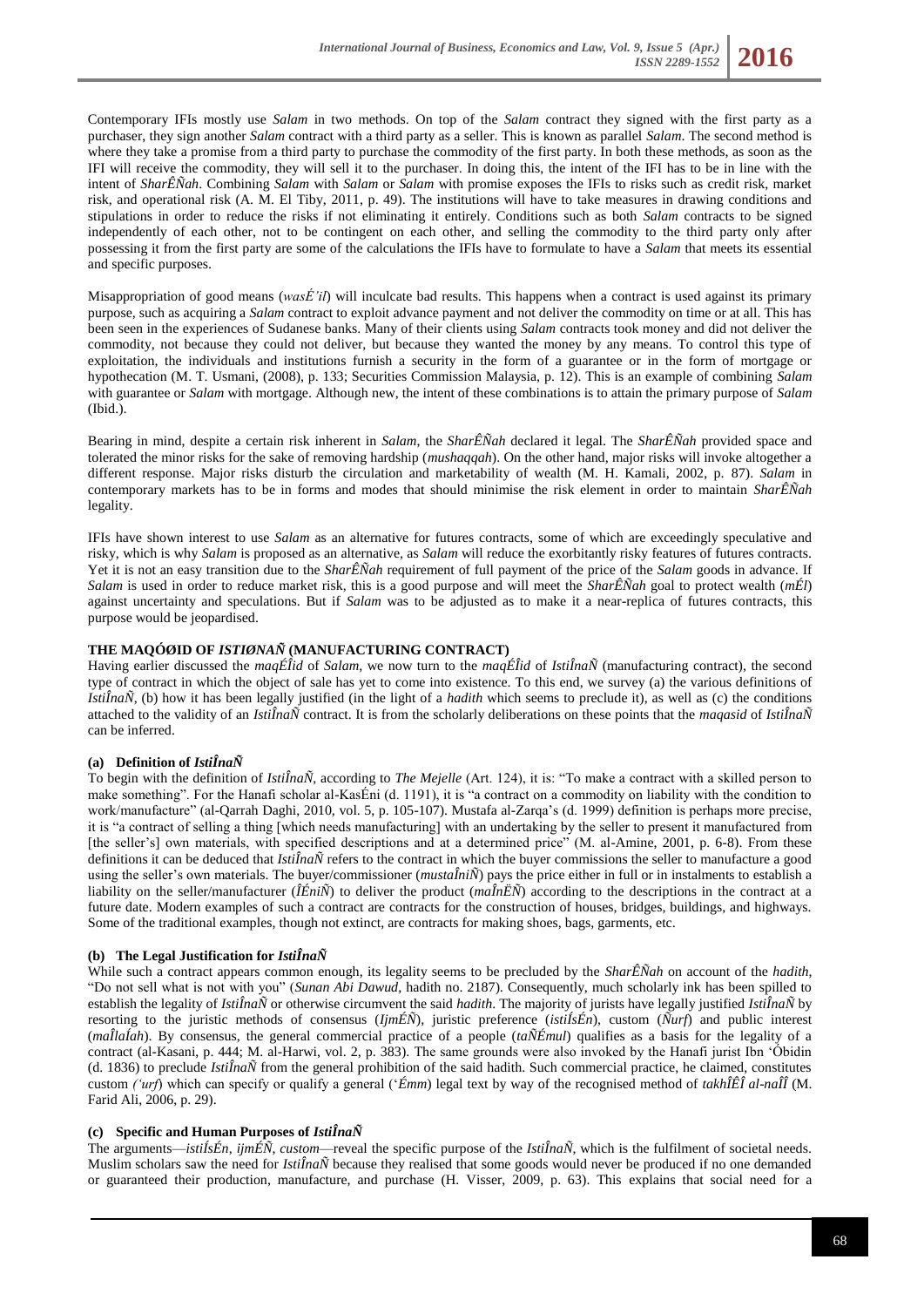transaction facilitates the permissibility of *IstiÎnaÑ* because this contract can generate benefits for the society and contribute to the economic wellbeing of the people.

In the era of industrialisation and developments in technology and finance, *IstiÎnaÑ* serves a variety of additional purposes. It has acquired wider applications in the creation of industries, business start-ups, manufacturing, and project development. *IstiÎnaÑ* has consequently become an important tool for economic development and creation of employment opportunities. Whenever house building projects are created on a large scale, contractors and workers are employed to undertake a large variety of construction and manufacturing tasks that need to be completed along the line. The same applies to building roads, bridges, airports, ships, cars, aeroplanes, and to all aspects of industrialisation. *IstiÎnaÑ* thus fulfils the purpose of creating employment opportunities in the economy.

An even wider purpose of *IstiÎnaÑ* is economic development in itself which heavily depend on manufacture of a wide range of products where multiple *IstiÎnaÑ* contracts need to be employed to facilitate timely manufacture and delivery according to specifications. Timely delivery and coordination in a series of chain events often entail a number of *IstiÎnaÑ* contracts in its course. The wider range of applications of *IstiÎnaÑ* on a massive scale requires large scale investment and financing. This stimulates creation and well-organised development and flow of business financing and well-managed flow of investment funds. Industrialisation, manufacture, and construction also stimulate training of skilled labour force and creation of facilities to generate branches of specialised knowledge that produce specialists to undertake the necessary tasks for project development, delivery, and completion. Hence *IstiÎnaÑ* contributes to knowledge and skill development, education, scientific research and training in universities and centres of higher learning. In this capacity, *IstiÎnaÑ* contributes significantly either as a purpose in itself which is manufacture, but more often as a means or instrument (*wasā'il*) toward the fulfilment of other purposes.

## **(d)** *Hadith***: "Do Not Sell What Is Not With You"**

Other scholars, however, followed a different line of reasoning from that taken by the majority. The Hanbali jurist Ibn Taymiyah (d. 1327) and his disciple, Ibn al-Qayyim (d. 1349), maintained that nothing in the *SharÊÑah* can be contrary to *qiyas*, thus *IstiÎnaÑ* which can be traced back to the Prophet È is a valid sale contract in its own right. The *hadith* "Do not sell what is not with you" does not apply to *IstiÎnaÑ* because it does not refer to the lack of physical possession of subject matter, but rather to the risk (*gharar*) involved in such a contract due to the possibility of non-delivery (M. al-Amine, p. 20-25). Similarly, the Sudanese scholar, al-Shaykh al-DarÊr argued that the non-availability of a commodity is one thing, while the inability to deliver is another. In the case of *IstiÎnaÑ*, though the subject matter is non-existent, its availability is nevertheless certain (Ibid., p. 27). The subject matter of *IstiÎnaÑ* is always something which can be manufactured such as cars. After its manufacture it is deliverable. In contrast, if someone orders certain types of trees in the offseason for instance, one will be unable to deliver it. This course of argument in no way contradicts the position of the majority.

Notwithstanding variations in the legal grounds adduced by the jurists to validate *IstiÎnaÑ*, the substance of the contract is still the same. The substance maintains the specific purpose of the contract which is to fulfil the needs of society. However, their differences highlight the weak point of *Isti* $\hat{I}n\hat{a}N$  and that it is vulnerable to high risk. On the one hand, the manufacturer may worry lest the commissioner refuses to purchase the product after it has been manufactured or after so much material and energy has been spent to manufacture it. On the other hand, the commissioner may be concerned that the manufacturer fails to complete the product on time or according to the specifications of the contract. Such risks run counter to the purpose of *IstiÎnaÑ* for the simple reason that the *IstiÎnaÑ* contract builds or manufactures products needed by society. Such needs can hardly be fulfilled without the complete commitment of the contracting parties to complete the product.

# **(e) Conditions for a Valid** *IstiÎnaÑ* **Contract**

To safeguard the contracting parties against such risks, the *IstiÎnaÑ* contract comes with certain conditions. Some conditions relate to the product while others relate to the time of delivery. Amongst the former is that the quality, quantity, and particular features of the product sold in *IstiÎnaÑ* must be clearly specified. Al-Kasani (d. 1196), like other early jurists, said that the product sold should be known (*al-maÑlËm*), i.e. familiar in commercial practice (p. 444), thereby precluding *IstiÎnaÑ* when the product is not familiar in the market. Such prohibition is not meant to be applicable indefinitely. A product which becomes familiar to the market at any point in time can then be contracted in *IstiÎnaÑ*.

People's needs differ according to time and place which means different products will be needed at different times hence becoming customary and familiar to the market. For instance, highways, houses, bridges, machines, factories, etc. are the familiar products of our contemporary time which were not so in the pre-industrial age. The condition that the product be familiar or customary is aimed at achieving two things. Firstly, to ensure that the product one commissions to manufacture is necessary for society or for an individual. Secondly, to familiarise the contracting parties with the details of the product lest any unknown aspects may lead to dispute or risk as mentioned earlier. The condition, however, has its shortcoming. It may stifle creativity, innovation and talent because what is novel and original by definition will not be familiar to the general commercial practice of the people. Shaykh Mustafa Ahmad Al-Zarqa thus claimed that this condition can be dispensed with today, owing to the common place nature of manufacturing contracts in the industrial age (M. al-Amine, p. 50). The risk discussed earlier can be mitigated or eliminated by the application of technologies to visualise the product in all its details even before its production thereby familiarising the contracting parties with the final product.

## **(f) The 'Option of Viewing' (***khiyÉr al-ru'yah***) in Sale Contract**

In a normal sale contract the buyer can exercise his 'option of viewing' (*khiyÉr al-ru'yah*) if he bought something without seeing it. The option gives him the right to either conclude or cancel the contract. Imam Abu Hanifah extended this right to both the commissioner and the manufacturer in *IstiÎnaÑ*, which means that the commissioner is not bound to buy the product until he sees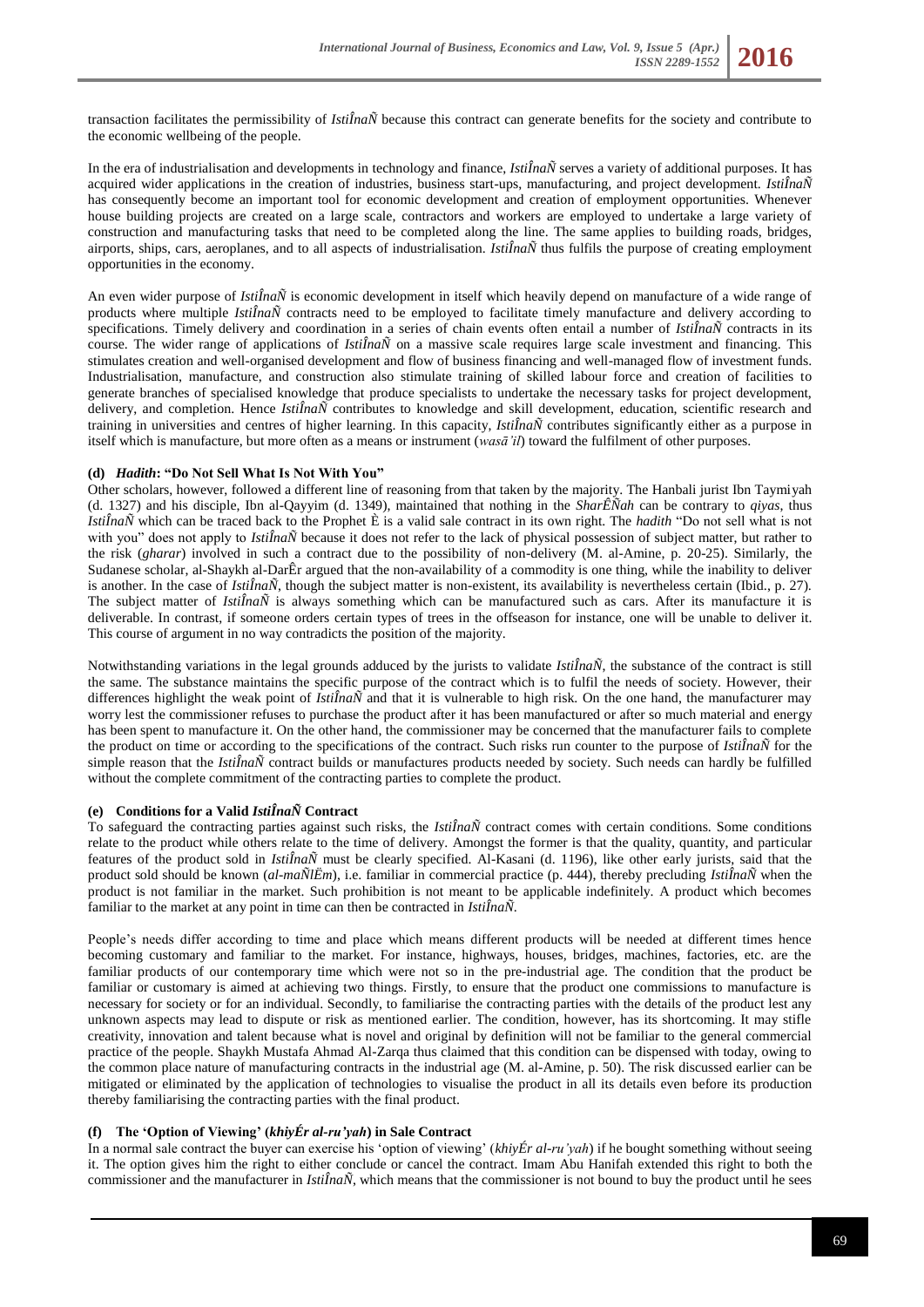it and the manufacturer is not bound to sell the product to the commissioner until the latter confirms his intention to buy it. The manufacturer has the freedom to sell the product to anyone he wants before the commissioner confirms the purchase. The Imam's companion Abu Yusuf disagreed with this opinion, claiming that neither party has the right to 'option of viewing' if the manufactured product conforms to the specifications. Thus both parties are bound to carry out their contractual obligations. Had the ruling been otherwise, there is harm for the manufacturer if the contract is cancelled after he has committed his energy and resources as there is no guarantee that he will find a buyer for the manufactured product (al-Kasani, p. 444; al-Marghinani, vol. 5, 242). Abu Yusuf's *fatwa* is thus meant to protect the manufacturer (The Mejelle, Art. 392; M. T. Usmani, 2008, 197), and his *fatwa* is the prevalent opinion of the Hanafi school in this matter.

Commenting on this *fatwa*, al-Zarqa held that an important point still remains, which is the liability for defects. Abu Yusuf's opinion is only applicable as long as the product follows the specifications. If it does not, then it is not binding on either party to sell and buy. Al-Zarqa said this was possible during the classical age, where the products were commissioned and meant for individual needs. In this age, however, products are manufactured in bulk or large quantities for markets where various parties invest large sums. Liability for defect should be imposed on the manufacturers if they do not follow the specifications. They should not be allowed to escape by waiving their liability for defect by using his 'option to view'. Liability for defect helps maintain market stability which is one of the objectives of Islamic transactions (M. A. al-Zarqa, p. 27 & 35).

The condition in relation to time of delivery is that it cannot be deferred in *IstiÎnaÑ*. This was the position of the earlier scholars (Ibn ÑÓbidÊn, vol. 7, p. 501). Their concern was to draw a line of distinction between *Salam* and *IstiÎnaÑ*. Mentioning a deferred time of delivery would change the *IstiÎnaÑ* contract to *Salam* thus requiring it to follow the terms and conditions of the latter. However, it was acceptable to the jurists to specify a future time to expatiate (*istiÑjÉl*) the completion of the product instead of deferring the delivery. The famous hadith and fiqh scholar, MaÍmËd Ibn AÍmad al-ÑAynÊ (d. 1451) elaborated that expatiating time is acceptable in *IstiÎnaÑ* because it is meant for the completion of the product and not for deferment (al-ÑAynÊ, vol. 7, p. 481).

Looking at present industrial practices, if the manufacturer does not complete the product on time, he can jeopardise the possible agreements of the commissioner with third-parties. The purpose of the condition of timely delivery is due to fulfilment of contract in affirmative sense and prevention of harm (*darar*) in the negative sense. Specifying the time of delivery will help achieve its specific purpose and maintain market stability. The former chief justice of Pakistan Taqi Usmani proposed that to ensure delivery on time a daily penalty can be implemented starting from the due date – an idea taken from the *Ijarah* contract. Like in *Ijarah* when someone is hired to do a job, the amount of the payment for the job depends on the job completion completion on time deserves higher payment while delayed job deserves reduced payment. Similarly, in *IstiÎnaÑ* the manufacturer can be penalised with the reduction of the product price on a daily basis if he did not deliver on the specified date (M. T. Usmani, 2008, p. 198). Stipulation with such conditions is legal as far as these conditions accomplish the purpose of the *SharÊÑah*. Such conditions are not contrary to the *hadith* which says, "All those conditions which are not mentioned in the *SharÊÑah* of Allah are void." Al-Zarqa in his interpretation of this *hadith* said that it is only prohibiting those conditions which violate the *maqÉÎid al-SharÊÑah* (M. A. al-Zarqa, 1998, p. 543).

## **(g) Contemporary** *IstiÎnaÑ*

Upholding the *maqÉÎid* of *IstiÎnaÑ* is also challenging when looking at its application as a financing tool by IFIs. *IstiÎnaÑ* is used for house and project financing. An IFI can be a commissioner in ordering a manufacturer/builder to build projects such as a road, bridge, building, etc. Or the IFI can be a manufacturer/builder in accepting the order from a commissioner. In the latter case, the IFI after accepting the order from a customer, conclude a contract with a third party (the contractor) who will undertake the project (M. T. Usmani, 2008, p. 198–200; S. A. al-Dunya, p. 44-45). This is known as parallel *IstisnaÑ*. Another application is the conventional BOT (Buy, Operate and Transfer) on the basis of *IstiÎnaÑ* is formalised to serve as an Islamic financing tool. A government commissions a concessionaire/private company to build a project, for example. The concessionaire/private company will build and operate the project in order to redeem its price (profit + cost). After the concession period, the ownership of the project asset is transferred to the government (R. Markom, E. Rabiah, A. Hasan, 2012, p. 73-85). These applications of *IstiÎnaÑ* are different from past application wherein *IstiÎnaÑ* contracts typically involved only two parties (the manufacturer and the commissioner), with the commissioner paying for the product. Today, *IstiÎnaÑ* contracts can involve multiple parties and are financed, not necessarily by the commissioner, but also by the IFIs (or in the case of BOT, by the concessionaires).

The changing nature of social needs plays an important role demanding the *IstiÎnaÑ* to evolve. Projects for the construction of modern infrastructures for developments such as airports, railways, roads, and bridges invariably require different types of expertise and hefty sums of money, which are generally beyond the capacity of individuals. Thus unlike in the past, *IstiÎnaÑ* contracts are today commonly entered into by organisations and companies. From the standpoint of the *maqÉÎid*, the present form of *IstiÎnaÑ* fulfils societal needs in a more organised manner, but by involving many parties and massive financial ventures. It is also exposed to risks such as missing deadlines and incomplete projects. To protect the contracting parties against such risks, conditions can be stipulated, e.g. agreement on the details and specifications, including time for delivery and liability for defects. In addition, new security measures have been added to *IstisnaÑ*. For instance, IFIs require the commissioner/customer to comply with the condition of pledging a conventional bond as collateral to secure their financing. The Shariah Advisory Council (SAC) of Bank Negara Malaysia in their resolution declared that, "project financing based on *IstiÎnaÑ* with pledging of conventional bond" is permissible (Bank Negara Malaysia, 2010, p. 21-23). Other IFIs also use mortgages and guarantee for security purposes.

Other aspects of the contract are also important and have to be taken into consideration. For instance, in parallel *IstisnaÑ* the IFIs have to make sure that their contract with the customer and the contract with the manufacturer are entered into independently.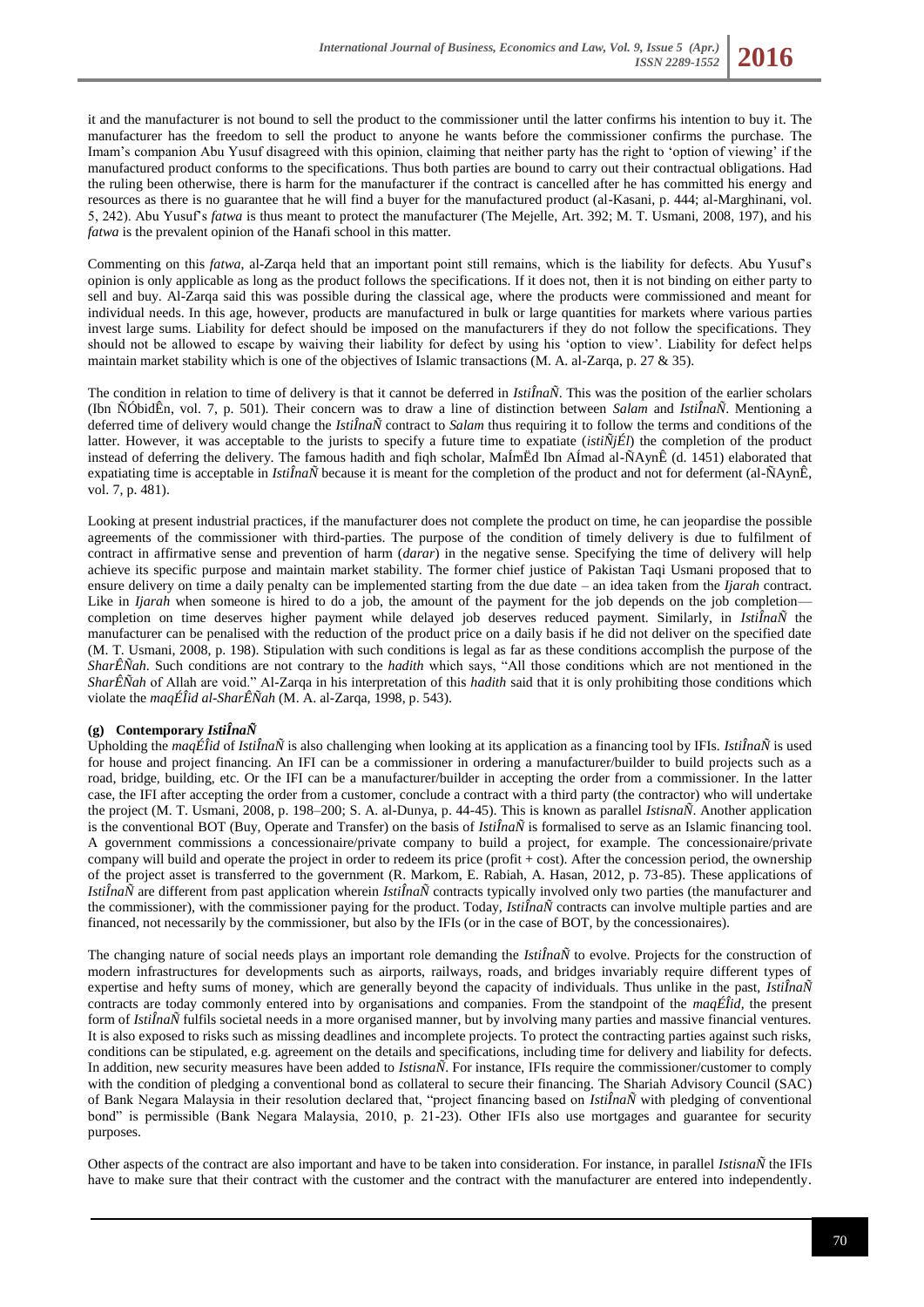IFIs have to play an active role in facilitating the manufacture and delivery of the product to their customers. They should share any possible loss and profit with other contracting parties. This means that IFIs have to diversify their business to include manufacturing or at least consultancy in relation to the project ordered by the customer (M. al-Amine, p. 95). IFIs should not ask the customers to contract directly with the manufacturers as this is likely to lead to the same problems as that encountered in *MurÉbaÍa* financing (Ibid., p. 96). Previously we saw while discussing the *maqÉsid* of *MurÉbaÍah* that IFIs' frequent application of *MurÉbaÍah* as a mode of financing suppressed its primary purpose as a trading tool. The IFIs minimised their active role in *MurÉbaÍah* to the extent that they ignore the actual or constructive possession of an item which is an important *SharÊÑah*  requirement. They shifted the risks which they themselves should assume to the purchase orderer, yet they markup over the original price of the item. Their profit in this manner resembles the conventional interest which is made without any riskliability. Similar problems will arise if IFIs will sit back and order the customer to deal directly with the manufacturer in an *IstisnaÑ* contract.

The above discussion shows that the classical *IstiÎnaÑ* contract has evolved into a new type of *IstiÎnaÑ*. Accordingly, the terms and conditions attached to the *IstiÎnaÑ* contracts which were once relevant to address the needs of the people, if applied to the contemporary setting without necessary amendments, may compromise the very essence of *IstiÎnaÑ*, as the *maqÉÎid* approach ably demonstrates. The form of transactions may vary at different times but to ensure that *IstiÎnaÑ* achieves its *maqÉÎid*, a new set of conditions (*wasÉ'il*) needs to be formulated. The discussion also shows that IFIs' involvement in *IstisnaÑ* financing requires them to become contractors and consultants in the real economy instead of contractors on paper only.

## **Conclusion**

This research is limited to some common modern applications of the two contracts. If the IFI's apply the two contracts in any other application not discussed in the paper, then those applications will have to be investigated in the light of *maqÉṣid*-study aswell. Similarly the study of the *Sharīʿah* purposes of the two contracts and the purposes of the terms and conditions of the latter two are undertaken succinctly. There is a need to read through the *fiqh* literature of various legal schools comprehensively in order to search for other purposes of the two contracts. Different legal schools, beside common terms and conditions suggested surplus conditions, which can altogether give a different insight. An important factor in reading the *fiqh* literature is to relook at the arguments (Qur'an and Sunnah) made by the various schools. This is because; the jurists not only derived the legality of the contracts from the Qur'an and Sunnah, but they also derived terms and conditions for the contracts from the latter two. We have shown some instances of this in the discussion. This approach is essential for uncovering the *Sharīʿah* purposes embedded in the two principle sources of the *Sharīʿah*.

We did not limit the *maqÉsid*-study of the modern applications of the contracts to one specific country. General practices of the IFI's in various countries are taken into consideration. This means this work is beneficial for all those countries where Muslims are operating IFI's or any other equivalent institutions such as cooperation, trading businesses, etc. Scholars, consultants, advisors all can work in this line to relook at their practices in the light of *maqÉṣid Sharīʿah*. One of the major obstacles of running IFI's irrespective of whether Muslims are majority or minority is the conflict arising out of people's inclination to a certain legal school (*madhab*). The *maqÉṣid*-study approach shows that *maqÉṣid Sharīʿah* is superior to a *madhab*. The concern in this approach is the holistic message of Islam which supersedes any school or individual's opinion. The *maqÉṣid*-study of *fiqh*-issues can reconcile the conflicts and allow the Muslims to work together from any corner of the world. These are some of the general remarks based on this study. Now we would like to present an exhaustive summary of the two contracts:

## **Summary and Conclusion of** *Salam* **and Its** *Sharīʿah Purposes*

In this research, we discovered that the *Salam* contract technically should be void due to absence of the goods. Despite this, the *Sharīʿah* legalised this contract to meet certain *Sharīʿah* purposes. The purposes are:

- 1. Realisation of benefits (*maṣāliḥ*) for the people.
- 2. Exchanging benefits for something not in possession.
- 3. Clemency (*rifq*) through deferment of the goods delivery.
- 4. Tolerating minor risks for the sake of removing hardship.<br>5. Cheaper price for the buyer compared to price in spot sale
- 5. Cheaper price for the buyer compared to price in spot sale.

*Salam* through these purposes also serves the higher essential purposes of the *Sharīʿah* especially the protection of life and the protection of property. The *Salam* successfully manages to serve the latter purposes by securing its self within the fortifications of terms and conditions. Thus *Salam* is a means (*wasÊlah*) in itself when it is serving the essential purposes, and the terms and conditions are means of the *Salam* when serving the purposes of its own (*wasā'il al-wasā'il*).

Terms and conditions of *Salam* are two, each serving a set of purposes. One is pertaining to the goods (subject of the contract) and the other is the time of delivery. Goods in Salam contract have to be with specific measurement or weight. The purpose of this condition is:

- 1. To avoid uncertainty in specifications of the goods purchased, yet to be delivered. Ambiguous and ignorance in specs of the goods sold or bought is in contra to clarity (*wuḍËh*)—a crucial constituent of protection of wealth.
- 2. Risks control: Already *Salam* is standing on risky grounds by allowing spot payment and delayed delivery of goods. The condition of specified specs of the goods controls the risks such as delivery of goods against the agreement in terms of quantity and quality.

The second condition of *Salam* is specific time of delivery. *The purposes* of this condition are as follows:

- 1. To avoid uncertainty in terms of time of delivery. This uncertainty is an anti-matter of clarity.
	- 2. To impart clemency through specified time for deferred delivery.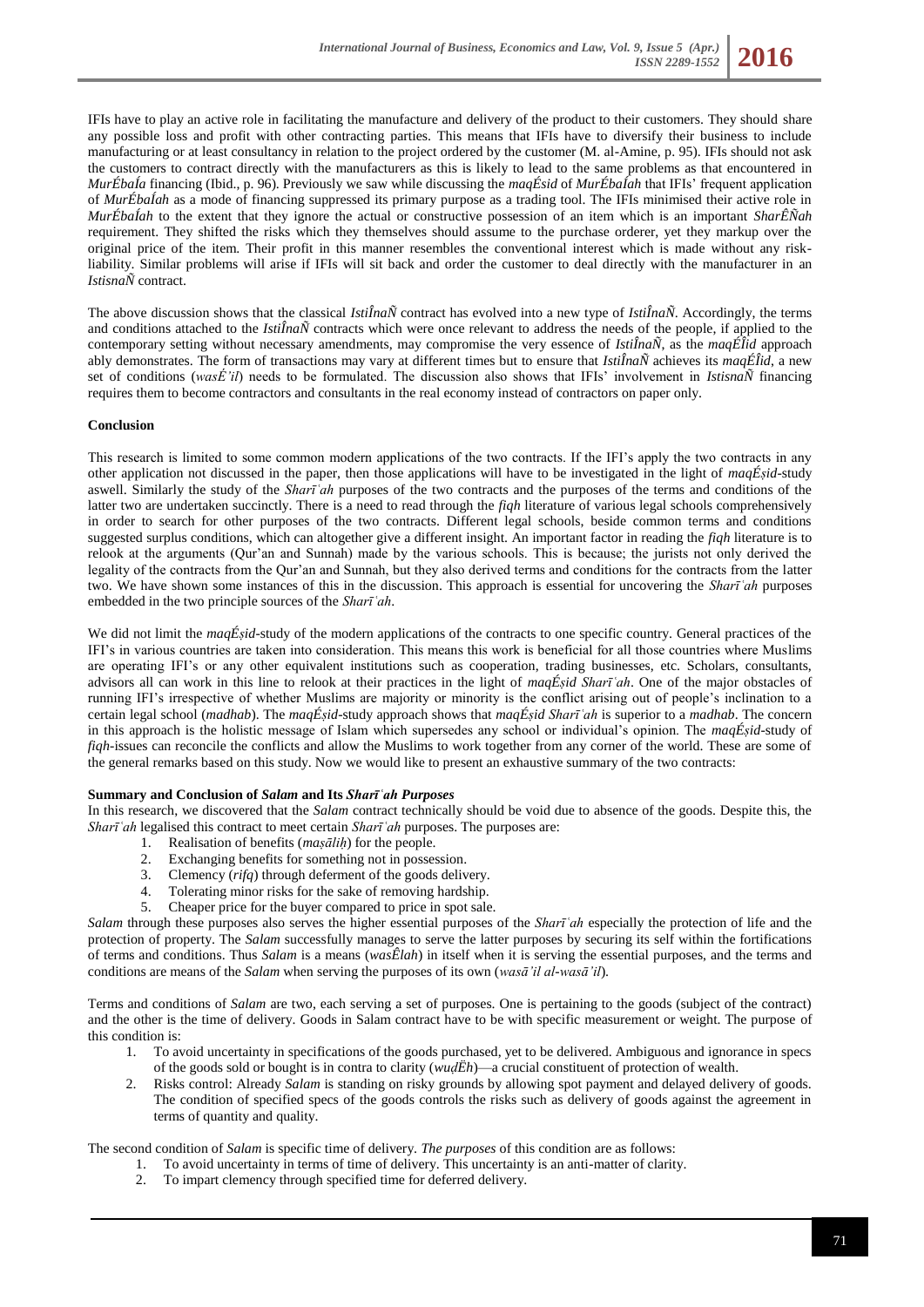- 3. To allow production or preparation of the goods by providing specified time for deferred delivery.
- 4. To maintain the risks at a minimal level by offering specified time of deferred delivery.

The third condition in *Salam* pertains to the price (*ra'sul al-mÉl*). The price has to be paid within the session of the contractconclusion. The purpose of this condition looks simple but does not mean that it is trivial. The purpose is to prevent the *Salam* contract from becoming debt sale (sale of debt for debt (*bayʿ al-dayn bi al-dayn*)).

Up to here, the discussion of *Salam* with its purposes is according to its original form—an exchange trade prescribed by the *SharÊÑah*. When we look at the human purposes in modern application of *Salam*, we find that *Salam* is applied as a financing tool with various combinations rather than traditional exchange trade. Some combinations are purely for financing purposes such as parallel *Salam*. While some combinations are meant for security purposes such as *Salam* with guarantee or mortgage. These contemporary human purposes are proposed and designed by IFIs based on the needs of their clients and the market. Islam as a dynamic religion does not condemn innovation in contracts because of economic development. So the challenge is not to create new forms of *Salam* with new set of terms and conditions, but to cultivate new forms of contracts while maintaining the permanent values of Islam. In other words, the innovative *Salam* is supposed to serve the same purposes of the original *Salam*.

In this innovation, the purposes of the *SharÊÑah* and the conditions we discussed can provide solid guidelines to IFIs. We also saw that there is a level of inherent risk in *Salam* contracts. The *SharÊÑah* permitted the contract by controlling the risks through terms and conditions. Some of these conditions, especially those supported by legal text (*naṣṣ*), cannot be compromised while applying *Salam* as a financing tool. By the same token, new conditions can be introduced in order to control and prevent risks from arising.

## **Summary and Conclusion of** *IstiÎnaÑ* **(Manufacturing Contract) and its** *Sharīʿah Purposes*

As far as *IstiÎnaÑ* is concerned, our study found that the *SharÊÑah* legalised *IstiÎnaÑ* based on the following general and specific purposes. Were it not for these purposes, the *IstiÎnaÑ* would have been long declared illegal. The purposes are:

- 1. Realisation of benefits for the people.
- 2. It fulfils the societal and individual needs through manufacturing.
- 3. Economic wellbeing and development.
- 4. Creation of industries.
- 5. Creation of employment opportunities.
- 6. Stimulating trained skilled labour force.
- 7. Creation of facilities to generate branches of specialised knowledge.
- 8. Means to other purposes of the *SharÊÑah*.

The *IstiÎnaÑ* since it is legalised by the *SharÊÑah*, it is a legal means to essential purposes of the *SharÊÑah*. It protects life because through *IstiÎnaÑ* materials of food, clothing, and shelter are produced. Similarly, it protects property by realising the six sub-elements namely marketability, transparency, preservation, durability, equity, and growth.

Like the *Salam*, *IstifnaÑ* effectively serves the essential and its own purposes through terms and conditions. There are two sets of conditions, one pertaining to the product and the other to the time of delivery. Condition pertaining to the product is the product ordered in *IstiÎnaÑ* should be specified in terms of quality, quantity, and particular features. The purpose behind this condition is:

- 1. To assure that the product is familiar in the market (*maÑlËm).*
- 2. To assure that the product is necessary for the market and the consumers.
- 3. To assure familiarity with the specs of the product to avoid dispute and risks.

Another condition in relation to the product is the liability of defect if the product did not follow the specifications. If the liability of defect is not provided, the right of the commissioner will not be protected. He will be forced to buy the defected products. On the other hand, there will be no "option to viewing" if the product followed the specifications. This is to protect the manufacturer's right; otherwise the commissioners would not buy the product resulting loss of resource and energy of the manufacturer. In both cases, the purpose of these conditions is to protect the rights of both the commissioner and the manufacturer. The protection of these rights is an important element in maintaining market stability the constituent of essential purpose of the *Sharīʿah* (*protection of property*).

The condition in relation to delivery of the product/project is specified time of the delivery. This condition is also meant to serve market stability, for the latter is not possible without timely delivery of the products. Some scholars suggested retribution in order to secure delivery on time, such as reduction of price if the product/project is delayed. The *IstiÎnaÑ* we discussed up to here is according to its original application as an exchange contract; a sort of contract in which a consumer commissioned an individual with skills for a personal product. A common example found in *fiqh* books and relevant in our time is commissioning a tailor to stich a pair of garment for one's self.

Looking at the human purposes of *IstiÎnaÑ* in our contemporary market, the contract has taken on a totally different garb. Some of the new applications of *IstiÎnaÑ* with changes in its traditional characteristics are:

- 1. A financing tool such as parallel *IstiÎnaÑ* or *IstiÎnaÑ* applied as BOT contract.
- 2. Organisations and companies as commissioners and manufactures.
- 3. Bigger projects due to changing nature of the human needs.
- 4. Securing risks in contemporary *IstiÎnaÑ* with bonds, mortgages, and guaranties.

The challenge of IFIs is to maintain the purposes served by the traditional *IstiÎnaÑ* and develop it into a contract which can cater the contemporary market and consumer needs. Another challenge for IFIs is to become real manufacturers meaning to become owners and dealers of real assets (factories etc.). To be facilitators on paper will not realise the real purposes of the contract.